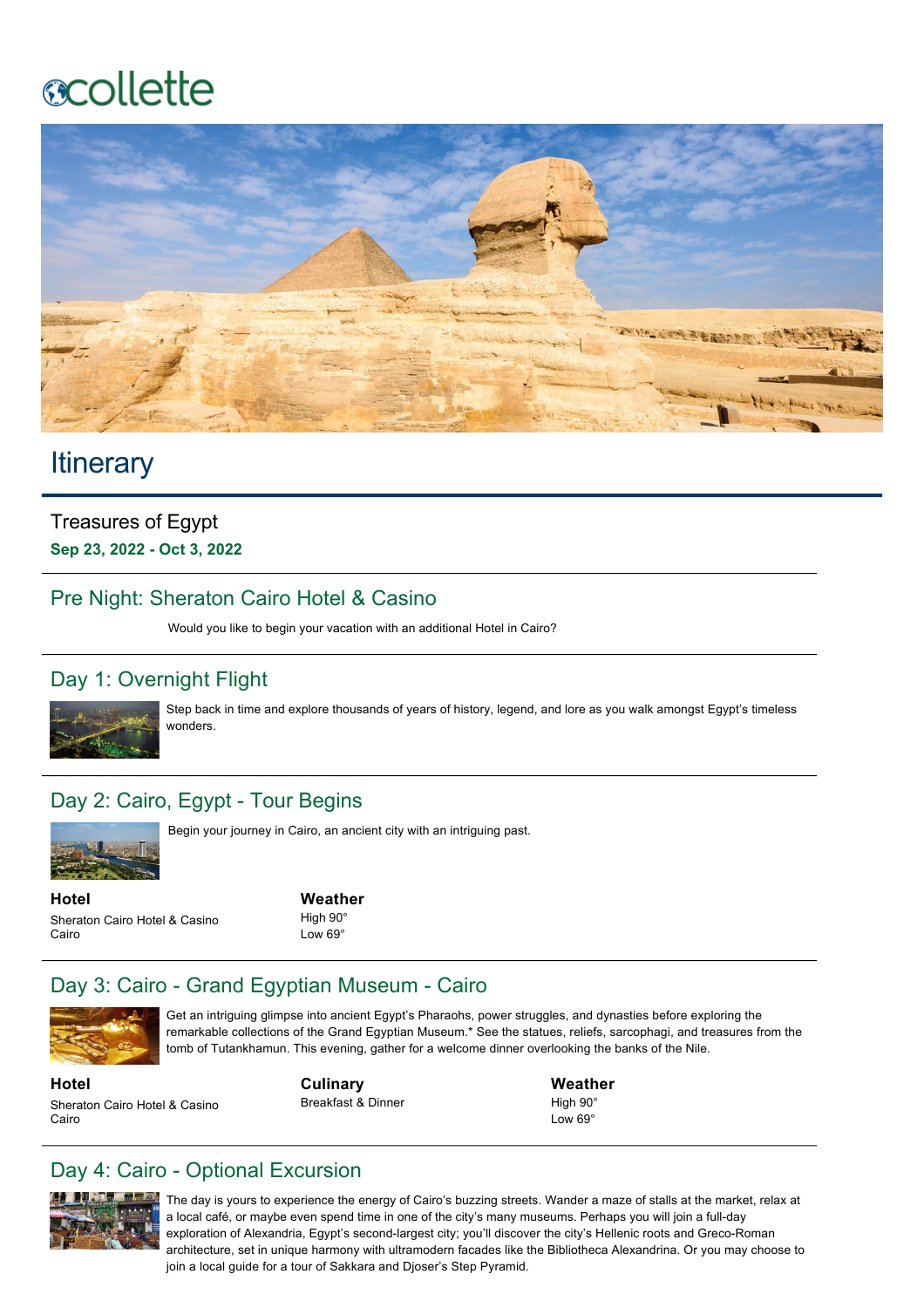**Culinary** Breakfast

**Weather** High 90° Low 69°

#### Day 5: Cairo - Luxor - Karnak Temple - Board Cruise Ship



Early this morning, fly to Luxor, site of Ancient Thebes (UNESCO) and home to the expansive Karnak Temple. Wander through this 4,000-year-old complex of pylons and obelisks, often of near-mythic proportions. This afternoon, board your cruise ship for a leisurely voyage on the Nile River. Relax aboard, taking in the views from the sundeck or perhaps joining an informative talk covering Egypt from past to present. Tonight you might opt to join an evening visit to Luxor temple, all lit up and boasting fascinating plays of light and shadow, ending your evening at a local café for a taste of mint tea.

**Hotel** Yougo Egypt Tours Cairo

**Culinary** Breakfast & Lunch & Dinner **Weather** High 90° Low 69<sup>°</sup>

#### Day 6: Luxor - Valley of the Kings - Luxor - Esna - Edfu



Start the morning by venturing thousands of years into the past. Cross over to the West Bank of the Nile for a day in ancient Thebes. Explore the Valley of the Kings, including the world-renowned tombs of Tutankhamun and Ramses VI. Visit the Temple of Queen Hatshepsut as well as the Colossi of Memnon before returning to the ship for lunch. Relax as you continue down the Nile towards Esna on your way to Edfu. Join a culinary demonstration and learn about the staples of Egyptian cuisine from your chef. This evening, dress up and join the fun during a traditional galabeya party.

**Hotel**

Luxor

**Hotel** Edfu

**Culinary** Breakfast & Lunch & Dinner **Weather**

High 90° Low 69°

#### Day 7: Edfu - Kom Ombo - Aswan



Step into another world at the well-preserved Temple of Horus at Edfu. Peruse the endless carvings of scenes depicting the power and grandeur of the pharaohs. After lunch, set sail for Kom Ombo and continue to Aswan, the Nubian City. Following dinner, enjoy a folklore show featuring a belly dancing performance.

> **Culinary** Breakfast & Lunch & Dinner

**Weather** High 90° Low 69°

#### Day 8: Aswan



Learn about Aswan's ancient trade of granite extraction and carving techniques during a visit to an unfinished obelisk. Board a felucca (wooden sailboat) and sail to the lush oasis of Kitchener Island where you embark on a short stroll through the botanical gardens. The afternoon is yours.

**Hotel** Aswan

**Culinary** Breakfast & Lunch & Dinner **Weather** High 90° Low 69<sup>°</sup>

# Day 9: Aswan - Disembark Cruise Ship - Philae Temple



Disembark the ship this morning in Aswan. Consider an optional tour to Abu Simbel\*\* and see the extraordinary temples of Ramses II relocated here during the construction of the High Dam. At dusk, board a motorboat to discover the Philae Temple (UNESCO), an architectural wonder. As the stars dance in the sky, gaze in awe at the temple during a Sound and Light Show.

**Hotel** Yougo Egypt Tours Cairo

**Culinary** Breakfast & Dinner

**Weather** High 90° Low 69<sup>c</sup>

# Day 10: Aswan - Cairo - Khan el-Khalili Bazaar



Early this morning, return to Cairo. Walk along el-Moez Street, admiring the elegant Islamic architecture of Historic Cairo (UNESCO). Enjoy some free time to shop in the world-famous souk of Khan el Khalili. Peruse colorful trinkets, hand-painted crafts, polished pendants, and more.

**Hotel** Intercontinental Citystars Cairo

**Culinary** Breakfast

**Weather** High 85° Low 65°